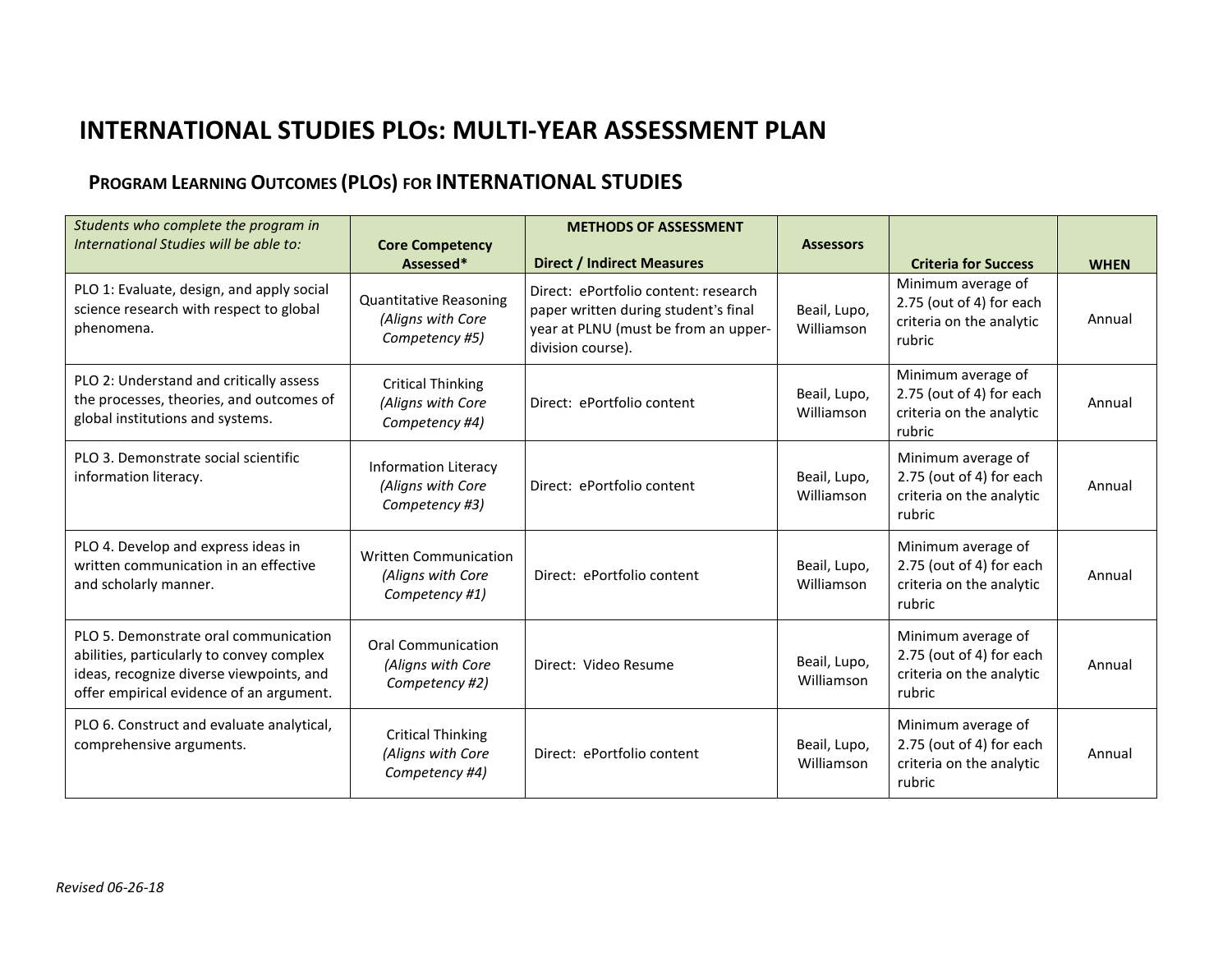Students who complete the program in international studies will be able to: **Evaluate, design, and apply social science research with respect to global phenomena.** This PLO #1 aligns with core competency #5 (Quantitative Reasoning).

| Criterion                                                                                                                                                                                     | Capstone (4)                                                                                                                                                                                                                                                                                                          | Milestones (3)                                                                                                                                                         | Milestones (2)                                                                                                                                                                                                                                                                                            | Benchmark (1)                                                                                                                                                                                                                                                                                                                           |
|-----------------------------------------------------------------------------------------------------------------------------------------------------------------------------------------------|-----------------------------------------------------------------------------------------------------------------------------------------------------------------------------------------------------------------------------------------------------------------------------------------------------------------------|------------------------------------------------------------------------------------------------------------------------------------------------------------------------|-----------------------------------------------------------------------------------------------------------------------------------------------------------------------------------------------------------------------------------------------------------------------------------------------------------|-----------------------------------------------------------------------------------------------------------------------------------------------------------------------------------------------------------------------------------------------------------------------------------------------------------------------------------------|
| Interpretation<br>Ability to explain information<br>presented in mathematical forms<br>(e.g., equations, graphs,<br>diagrams, tables, words)                                                  | Provides accurate explanations of<br>information presented in<br>mathematical forms. Makes<br>appropriate inferences based on<br>that information. For example,<br>accurately explains the trend data shown<br>in a graph and makes reasonable<br>predictions regarding what<br>the data suggest about future events. | Provides accurate<br>explanations of information<br>presented in mathematical<br>forms. For instance, accurately<br>explains the trend data shown in<br>a graph.       | Provides somewhat accurate<br>explanations of information<br>presented in mathematical<br>forms, but occasionally makes<br>minor errors related to<br>computations or units. For<br>instance, accurately explains trend<br>data shown in a graph, but may<br>miscalculate the slope of the<br>trend line. | Attempts to explain information presented<br>in mathematical forms, but draws incorrect<br>conclusions about what the information<br>means. For example, attempts to explain the<br>trend data shown in a graph, but will frequently<br>misinterpret the nature of that trend, perhaps by<br>confusing positive and negative<br>trends. |
| Representation<br>Ability to convert relevant<br>information into various<br>mathematical forms (e.g.,<br>equations, graphs, diagrams,<br>tables,<br><i>words</i> )                           | Skillfully converts relevant<br>information into an insightful<br>mathematical portrayal in a way that<br>contributes to a further or<br>deeper understanding.                                                                                                                                                        | Competently converts<br>relevant information into<br>an appropriate and desired<br>mathematical portrayal.                                                             | Completes conversion of<br>information but resulting<br>mathematical portrayal is only<br>partially appropriate or<br>accurate.                                                                                                                                                                           | Completes conversion of information but<br>mathematical<br>resulting<br>is<br>portrayal<br>inappropriate or inaccurate.                                                                                                                                                                                                                 |
| Application / Analysis<br>Ability to make judgments and<br>draw appropriate conclusions<br>based on the quantitative<br>analysis of data, while<br>recognizing the limits of this<br>analysis | Uses the quantitative analysis of data<br>as the basis for deep and thoughtful<br>judgments, drawing insightful,<br>carefully qualified conclusions from<br>this work.                                                                                                                                                | Uses the quantitative<br>analysis of data as the basis<br>for competent judgments,<br>drawing reasonable and<br>appropriately qualified<br>conclusions from this work. | Uses the quantitative analysis of<br>data as the basis for workmanlike<br>(without inspiration or nuance,<br>ordinary) judgments, drawing<br>plausible conclusions from this<br>work.                                                                                                                     | Uses the quantitative analysis of data as the<br>basis for tentative, basic judgments,<br>although is hesitant or uncertain about<br>drawing conclusions from this work.                                                                                                                                                                |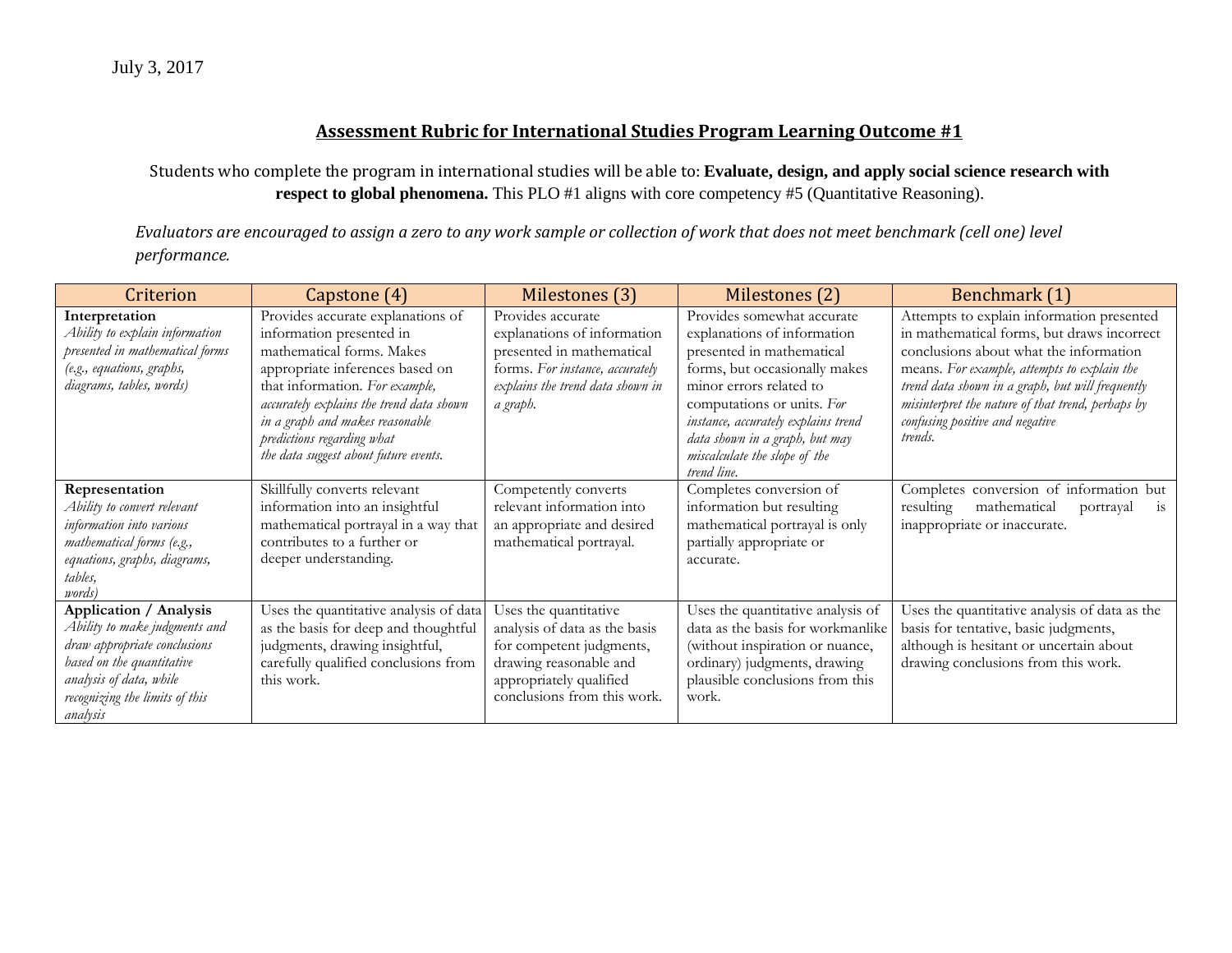| Communication                       | Uses quantitative information in    | Uses quantitative           | Uses quantitative information, | Presents an argument for which quantitative |
|-------------------------------------|-------------------------------------|-----------------------------|--------------------------------|---------------------------------------------|
| Expressing quantitative evidence    | connection with the argument or     | information in connection   | but does not effectively       | evidence is pertinent, but does not provide |
| in support of the argument or       | purpose of the work, presents it in | with the argument or        | connect it to the argument or  | adequate explicit numerical support. (May   |
| purpose of the work (in terms of    | an effective format, and explicates | purpose of the work, though | purpose of the work.           | use quasi-quantitative words such as        |
| what evidence is used and how it is | it with consistently high quality.  | data may be presented in a  |                                | "many," "few," "increasing," "small," and   |
| formatted, presented, and           |                                     | less than completely        |                                | the like in place of actual quantities.)    |
| contextualized)                     |                                     | effective format or some    |                                |                                             |
|                                     |                                     | parts of the                |                                |                                             |
|                                     |                                     | explication may be uneven.  |                                |                                             |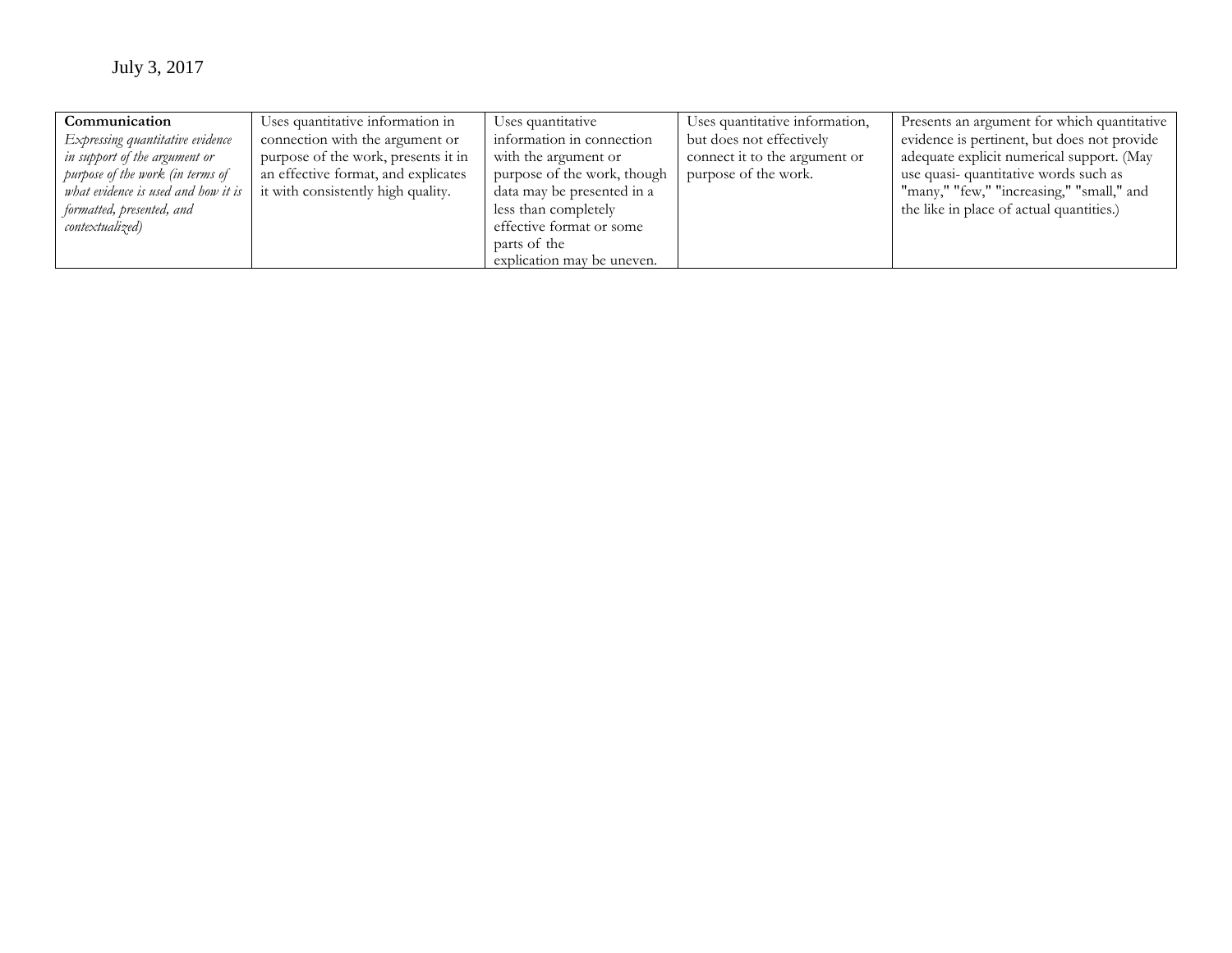Students who complete the program in political science will be able to: **Understand and critically assess the processes, theories, and outcomes of global institutions and systems.** This PLO #2 aligns with core competency #4 (Critical Thinking).

| Criterion                          | Capstone (4)                     | Milestones (3)                    | Milestones (2)                  | Benchmark (1)                     |
|------------------------------------|----------------------------------|-----------------------------------|---------------------------------|-----------------------------------|
| <b>Explanation of issues</b>       | Issue/problem to be considered   | Issue/problem to be               | Issue/problem to be             | Issue/problem to be               |
|                                    | critically is stated clearly and | considered critically is          | considered critically is stated | considered critically is stated   |
|                                    | described comprehensively,       | stated, described, and            | but description leaves some     | without clarification or          |
|                                    | delivering all relevant          | clarified so that                 | terms undefined, ambiguities    | description.                      |
|                                    | information necessary for full   | understanding is not              | unexplored, boundaries          |                                   |
|                                    | understanding.                   | seriously impeded by              | undetermined, and/or            |                                   |
|                                    |                                  | omissions.                        | backgrounds unknown.            |                                   |
| Evidence                           | Information is taken from        | Information is taken from         | Information is taken from       | Information is taken from         |
| Selecting and using information to | source(s) with enough            | source(s) with enough             | source(s) with some             | source(s) without any             |
| investigate a point of view or     | interpretation/evaluation to     | interpretation/evaluation to      | interpretation/evaluation, but  | interpretation/evaluation.        |
| conclusion                         | develop a comprehensive          | develop a coherent analysis or    | not enough to develop a         | Viewpoints of experts are taken   |
|                                    | analysis or synthesis.           | synthesis.                        | coherent analysis or synthesis. | as fact, without question.        |
|                                    | Viewpoints of experts are        | Viewpoints of experts are subject | Viewpoints of experts are taken |                                   |
|                                    | questioned thoroughly.           | to questioning.                   | as mostly fact, with little     |                                   |
|                                    |                                  |                                   | questioning.                    |                                   |
| Influence of context and           | Thoroughly (systematically and   | Identifies own and others'        | Questions some assumptions.     | Shows an emerging awareness       |
| assumptions                        | methodically) analyzes own       | assumptions and several           | Identifies several relevant     | of<br>present<br>assumptions      |
|                                    | and others' assumptions and      | relevant contexts when            | contexts when presenting a      | (sometimes labels assertions as   |
|                                    | carefully evaluates the          | presenting a position.            | position. May be more aware of  | assumptions).<br>Begins<br>to     |
|                                    | relevance of contexts when       |                                   | others' assumptions than        | identify some contexts when       |
|                                    | presenting a position.           |                                   | one's own (or vice versa).      | presenting a position.            |
| Student's position                 | Specific position (perspective,  | Specific position (perspective,   | Specific position (perspective, | Specific position (perspective,   |
| (perspective,                      | thesis/hypothesis) is            | thesis/hypothesis) takes into     | thesis/hypothesis)              | thesis/hypothesis) is stated, but |
| thesis/hypothesis)                 | imaginative, taking into account | account the complexities of an    | acknowledges different sides of | is simplistic and obvious.        |
|                                    | the complexities of an issue.    | issue. Others' points of view are | an issue.                       |                                   |
|                                    | Limits of position (perspective, | acknowledged within position      |                                 |                                   |
|                                    | thesis/hypothesis) are           | (perspective, thesis/hypothesis). |                                 |                                   |
|                                    | acknowledged. Others' points     |                                   |                                 |                                   |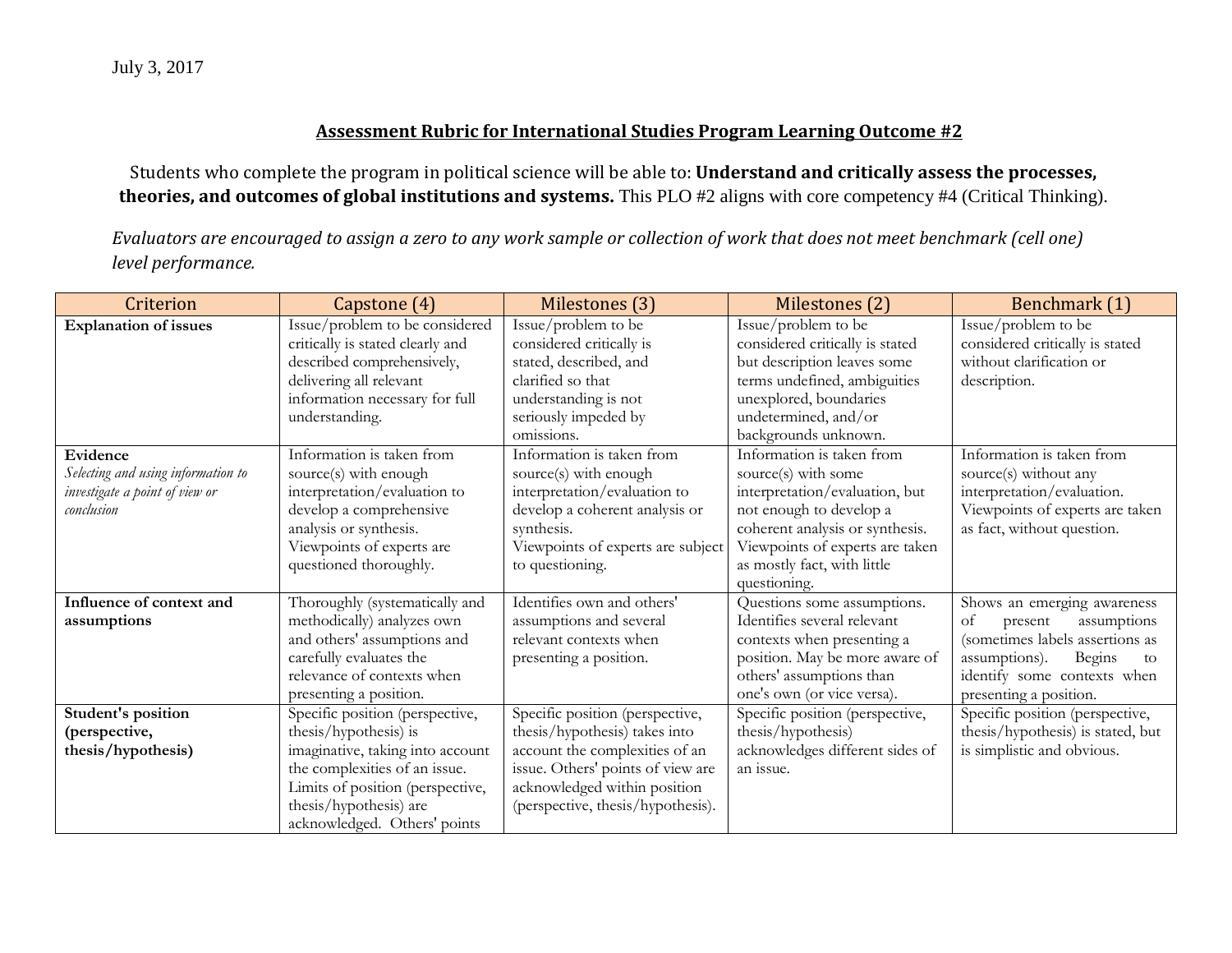|                                                       | of view are synthesized within<br>position (perspective,<br>thesis/hypothesis).                                                                             |                                                                                                        |                                                                                                                                                    |                                                                                       |
|-------------------------------------------------------|-------------------------------------------------------------------------------------------------------------------------------------------------------------|--------------------------------------------------------------------------------------------------------|----------------------------------------------------------------------------------------------------------------------------------------------------|---------------------------------------------------------------------------------------|
| Conclusions and related<br>outcomes (implications and | Conclusions and related<br>outcomes (consequences and                                                                                                       | Conclusion is logically tied to a<br>range of information, including                                   | Conclusion is logically tied to<br>information (because                                                                                            | Conclusion is inconsistently tied<br>to some of the information                       |
| consequences)                                         | implications) are logical and<br>reflect student's informed<br>evaluation and ability to place<br>evidence and perspectives<br>discussed in priority order. | opposing viewpoints; related<br>outcomes (consequences and<br>implications) are identified<br>clearly. | information is chosen to fit the<br>desired conclusion); some<br>related outcomes<br>(consequences and<br>implications) are identified<br>clearly. | discussed; related outcomes<br>(consequences and implications)<br>are oversimplified. |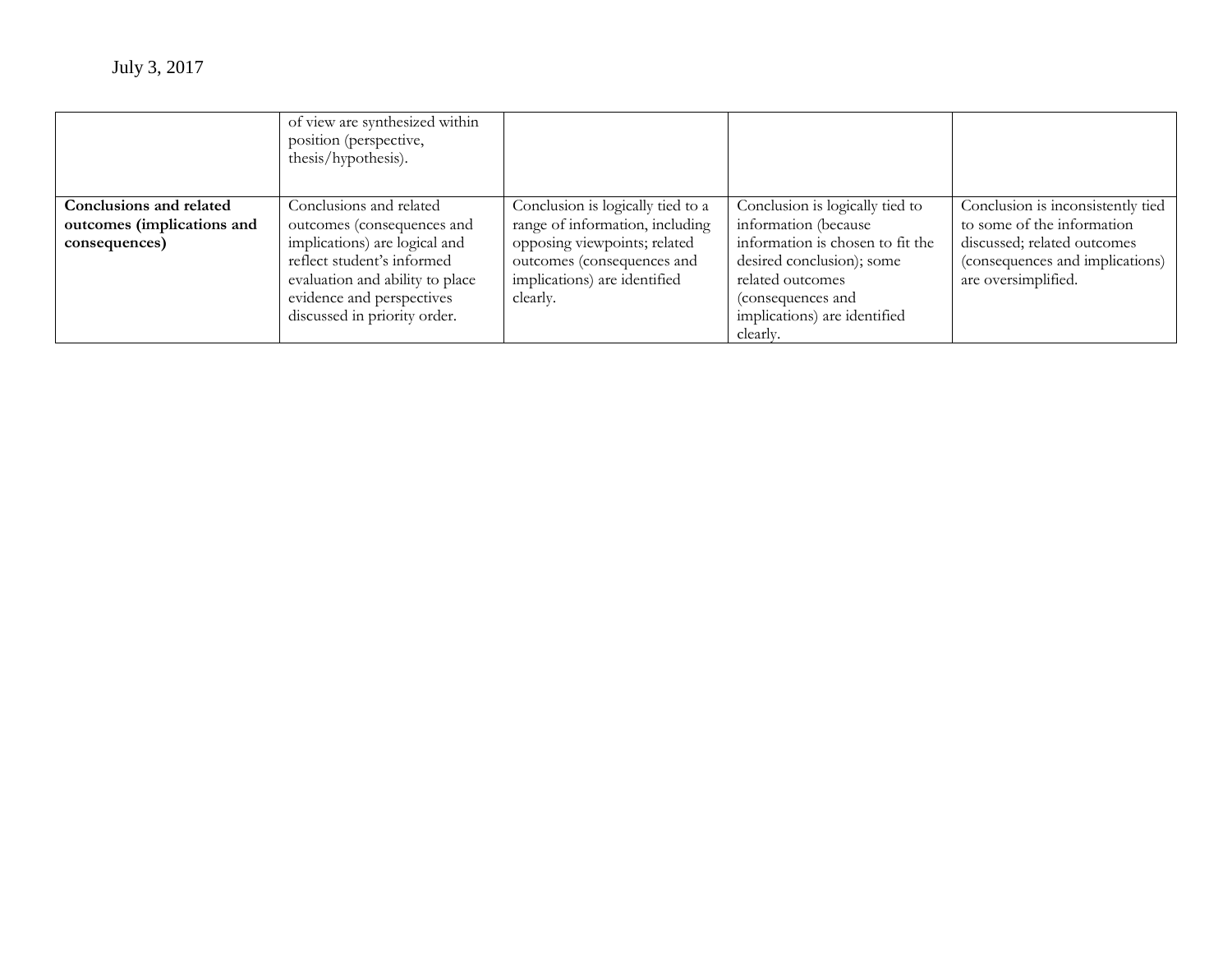Students who complete the program in political science will be able to: **Demonstrate Social Scientific Information Literacy.**

This PLO #3 aligns with core competency #3 (Information Literacy).

| Criterion                                                | Capstone (4)                                  | Milestones (3)                     | Milestones (2)                                                                                      | Benchmark (1)                       |
|----------------------------------------------------------|-----------------------------------------------|------------------------------------|-----------------------------------------------------------------------------------------------------|-------------------------------------|
| Determine the Extent of                                  | Effectively defines the scope of              | Defines the scope of the research  | Defines the scope of the research                                                                   | Has difficulty defining the scope   |
| <b>Information Needed</b>                                | the research question or thesis.              | question or thesis completely. Can | question or thesis incompletely                                                                     | of the research question or thesis. |
|                                                          | Effectively determines key                    | determine key concepts. Types of   | (parts are missing, remains too                                                                     | Has difficulty determining key      |
|                                                          | concepts. Types of information                | information (sources) selected     | broad or too narrow, etc.). Can                                                                     | concepts. Types of information      |
|                                                          | (sources) selected directly relate to         | relate to concepts or answer       | determine key concepts. Types of                                                                    | (sources) selected do not relate to |
|                                                          | concepts or answer research                   | research question.                 | information (sources) selected                                                                      | concepts or answer research         |
|                                                          | question.                                     |                                    | partially relate to concepts or                                                                     | question.                           |
|                                                          |                                               |                                    | answer research question.                                                                           |                                     |
| Access the Needed Information Accesses information using |                                               |                                    | Accesses information using variety Accesses information using simple Accesses information randomly, |                                     |
|                                                          | effective, well-designed search               | of search strategies and some      | search strategies, retrieves                                                                        | retrieves information that lacks    |
|                                                          | strategies and most appropriate               | relevant information sources.      | information from limited and                                                                        | relevance and quality.              |
|                                                          | information sources.                          | Demonstrates ability to refine     | similar sources.                                                                                    |                                     |
|                                                          |                                               | search.                            |                                                                                                     |                                     |
| <b>Evaluate Information and its</b>                      | Thoroughly (systematically and                | Identifies own and others'         | Questions some assumptions.                                                                         | Shows an emerging awareness of      |
| <b>Sources Critically</b>                                | methodically) analyzes own and                | assumptions and several relevant   | Identifies several relevant contexts present assumptions (sometimes                                 |                                     |
|                                                          | others' assumptions and carefully             | contexts when presenting a         | when presenting a position. May                                                                     | labels assertions as assumptions).  |
|                                                          | evaluates the relevance of contexts position. |                                    | be more aware of others'                                                                            | Begins to identify some contexts    |
|                                                          | when presenting a position.                   |                                    | assumptions than one's own (or                                                                      | when presenting a position.         |
|                                                          |                                               |                                    | vice versa).                                                                                        |                                     |
| Use Information Effectively to                           | Communicates, organizes and                   | Communicates, organizes and        | Communicates and organizes                                                                          | Communicates information from       |
| Accomplish a Specific Purpose                            | synthesizes information from                  | synthesizes information from       | information from sources. The                                                                       | sources. The information is         |
|                                                          | sources to fully achieve a specific           | sources. Intended purpose is       | information is not yet synthesized, fragmented and/or used                                          |                                     |
|                                                          | purpose, with clarity and depth               | achieved.                          | so the intended purpose is not                                                                      | inappropriately (misquoted, taken   |
|                                                          |                                               |                                    | fully achieved.                                                                                     | out of context, or incorrectly      |
|                                                          |                                               |                                    |                                                                                                     | paraphrased, etc.), so the intended |
|                                                          |                                               |                                    |                                                                                                     | purpose is not achieved.            |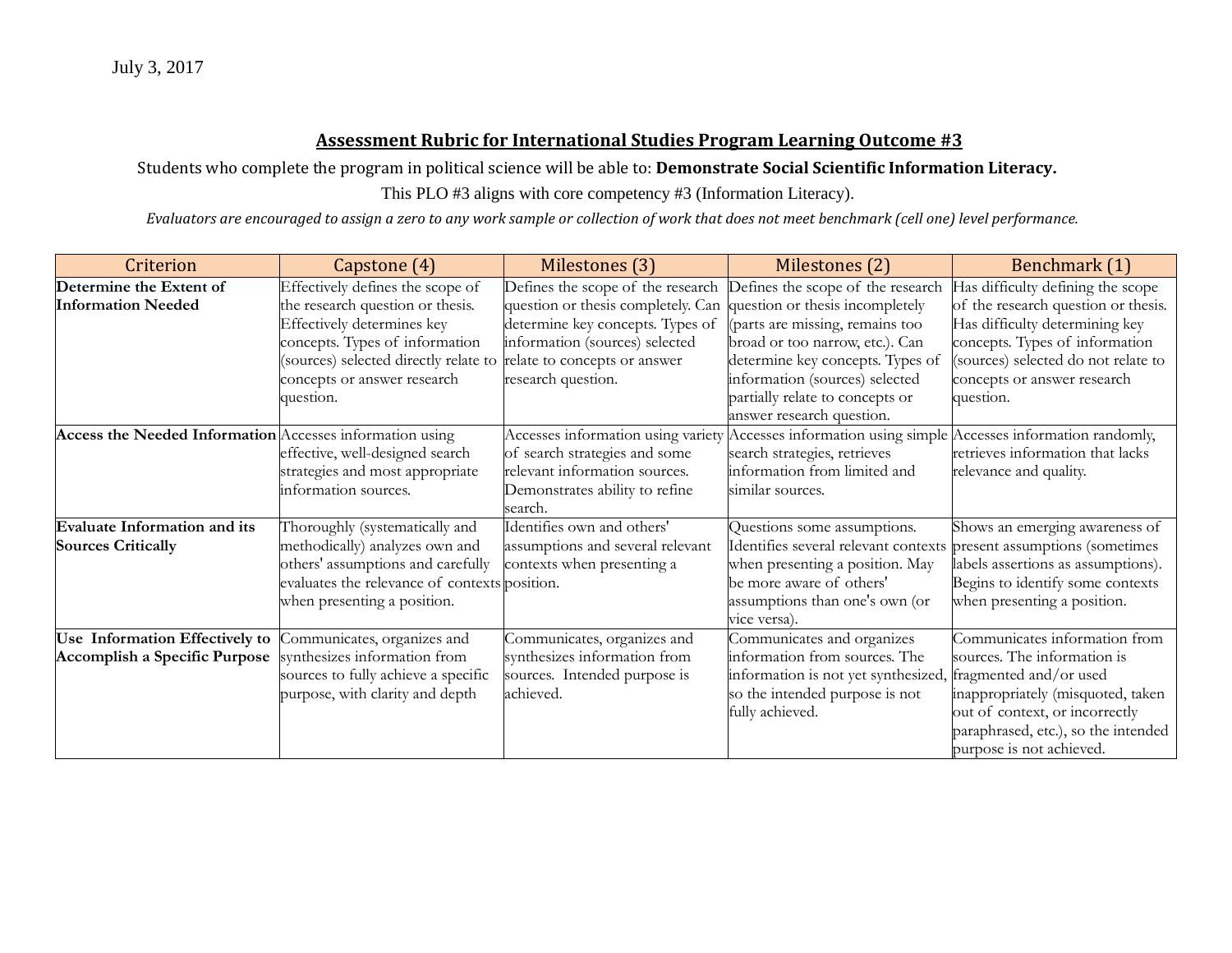| Criterion                         | Capstone (4)                                                                                                                                            | Milestones (3)                                                        | Milestones (2)                                                                                        | Benchmark (1)                       |
|-----------------------------------|---------------------------------------------------------------------------------------------------------------------------------------------------------|-----------------------------------------------------------------------|-------------------------------------------------------------------------------------------------------|-------------------------------------|
| <b>Access and Use Information</b> | Students use correctly all of the                                                                                                                       | Students use correctly three of the Students use correctly two of the |                                                                                                       | Students use correctly one of the   |
| <b>Ethically and Legally</b>      | following information use                                                                                                                               | following information use                                             | following information use                                                                             | following information use           |
|                                   | strategies (use of citations and                                                                                                                        | strategies (use of citations and                                      | strategies (use of citations and                                                                      | strategies (use of citations and    |
|                                   | references; choice of paraphrasing, references; choice of paraphrasing, references; choice of paraphrasing, references; choice of paraphrasing,         |                                                                       |                                                                                                       |                                     |
|                                   | summary, or quoting; using                                                                                                                              | summary, or quoting; using                                            | summary, or quoting; using                                                                            | summary, or quoting; using          |
|                                   | information in ways that are true                                                                                                                       | information in ways that are true                                     | information in ways that are true                                                                     | information in ways that are true   |
|                                   | to original context; distinguishing                                                                                                                     | to original context; distinguishing                                   | to original context; distinguishing                                                                   | to original context; distinguishing |
|                                   | between common knowledge and                                                                                                                            | between common knowledge and                                          | between common knowledge and                                                                          | between common knowledge and        |
|                                   | ideas requiring attribution) and                                                                                                                        | ideas requiring attribution) and                                      | ideas requiring attribution) and                                                                      | ideas requiring attribution) and    |
|                                   | demonstrate a full understanding                                                                                                                        |                                                                       | demonstrates a full understanding demonstrates a full understanding demonstrates a full understanding |                                     |
|                                   | of the ethical and legal restrictions of the ethical and legal restrictions of the ethical and legal restrictions of the ethical and legal restrictions |                                                                       |                                                                                                       |                                     |
|                                   | on the use of published,                                                                                                                                | on the use of published,                                              | on the use of published,                                                                              | on the use of published,            |
|                                   | confidential, and/or proprietary                                                                                                                        | confidential, and/or proprietary                                      | confidential, and/or proprietary                                                                      | confidential, and/or proprietary    |
|                                   | information.                                                                                                                                            | information.                                                          | information.                                                                                          | information.                        |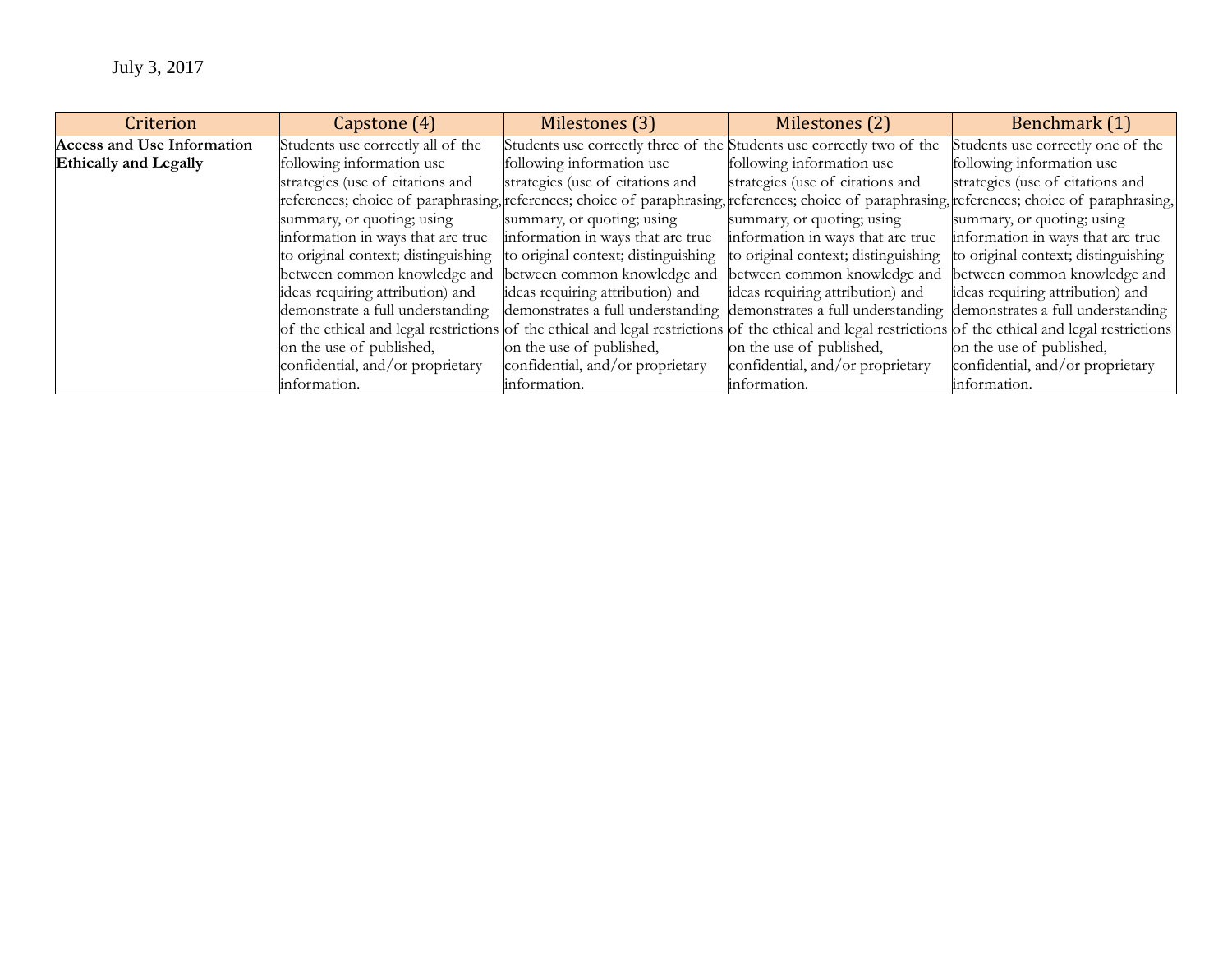Students who complete the program in political science will be able to: **Develop and express ideas in written communication in an effective and scholarly manner.** This PLO #4 aligns with core competency #1 (Written communication).

| Criterion                                                                                                                                                                                                             | Capstone (4)                                                                                                                                                                                                                                          | Milestones (3)                                                                                                                                                                              | Milestones (2)                                                                                                                                                                | Benchmark (1)                                                                                                                                                 |
|-----------------------------------------------------------------------------------------------------------------------------------------------------------------------------------------------------------------------|-------------------------------------------------------------------------------------------------------------------------------------------------------------------------------------------------------------------------------------------------------|---------------------------------------------------------------------------------------------------------------------------------------------------------------------------------------------|-------------------------------------------------------------------------------------------------------------------------------------------------------------------------------|---------------------------------------------------------------------------------------------------------------------------------------------------------------|
| Context of and Purpose for<br>Writing Includes considerations of<br>audience, purpose, whether or not they<br>did the assignment as asked in the<br>prompt, and the circumstances<br>surrounding the writing task(s). | Demonstrates a thorough<br>understanding of context,<br>audience, and purpose that is<br>responsive to the assigned<br>task(s) and focuses all elements<br>of the work.                                                                               | Demonstrates adequate<br>consideration of context,<br>audience, and purpose and a<br>clear focus on the assigned<br>task(s) (e.g., the task aligns with<br>audience, purpose, and context). | Demonstrates awareness of<br>context, audience, purpose, and<br>to the assigned tasks(s) (e.g.,<br>begins to show awareness of<br>audience's perceptions and<br>assumptions). | Demonstrates minimal attention<br>to context, audience, purpose,<br>and to the assigned tasks(s) (e.g.,<br>expectation of instructor or self<br>as audience). |
| Argument<br>Development                                                                                                                                                                                               | Offers a sophisticated, relevant,<br>and compelling argument to<br>illustrate mastery of the<br>subject, conveying the writer's<br>deep understanding                                                                                                 | Offers a sophisticated,<br>relevant, and compelling<br>argument that explores ideas<br>within the subject matter                                                                            | Offers an appropriate and<br>relevant argument                                                                                                                                | Offers an appropriate but<br>simple argument                                                                                                                  |
| Genre and<br>Disciplinary<br>Conventions<br>Formal and informal rules inherent in<br>the expectations for writing in<br>international studies                                                                         | Demonstrates detailed<br>attention to and successful<br>execution of a wide range of<br>conventions particular to<br>political science, including<br>organization, content,<br>presentation, formatting,<br>proper citation, and stylistic<br>choices | Demonstrates consistent use<br>of important conventions<br>particular to political science,<br>including organization,<br>content, presentation, citation,<br>and stylistic choices         | Follows expectations<br>appropriate to political science,<br>including basic organization,<br>content, and presentation                                                       | Attempts to use a consistent<br>system for basic organization<br>and presentation.                                                                            |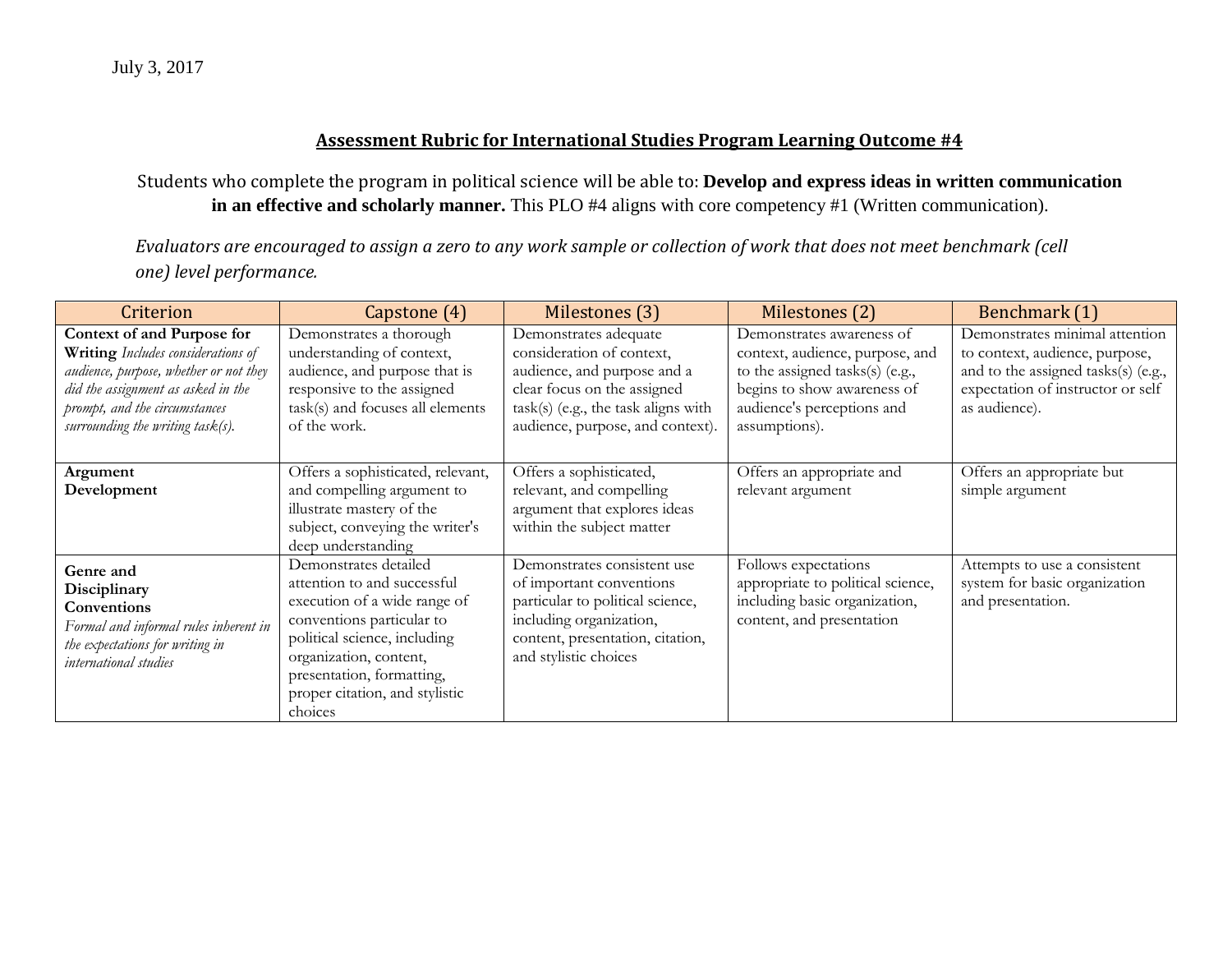| Sources and Evidence               | Demonstrates skillful use of<br>high-quality, credible, relevant<br>sources to develop ideas that<br>are appropriate for international<br>studies and genre of the writing | Demonstrates consistent use<br>of credible and relevant<br>sources to support ideas that<br>are situated within<br>international studies and genre<br>of the writing. | Demonstrates an attempt to use<br>credible and/or relevant sources<br>to support ideas that are<br>appropriate for international<br>studies and genre of the writing. | Demonstrates an attempt to use<br>sources to support ideas in the<br>writing. |
|------------------------------------|----------------------------------------------------------------------------------------------------------------------------------------------------------------------------|-----------------------------------------------------------------------------------------------------------------------------------------------------------------------|-----------------------------------------------------------------------------------------------------------------------------------------------------------------------|-------------------------------------------------------------------------------|
| Control of Syntax,<br>Grammar, and | Uses graceful language that<br>skillfully communicates                                                                                                                     | Uses straightforward language<br>that generally conveys meaning                                                                                                       | Uses language that generally<br>conveys meaning to readers                                                                                                            | Uses language that sometimes<br>impedes meaning because of                    |
| Mechanics                          | meaning to readers with clarity<br>and fluency, and is virtually<br>error-free.                                                                                            | to readers. The language in the<br>portfolio has few errors.                                                                                                          | with clarity, although writing<br>may include some errors.                                                                                                            | errors in usage.                                                              |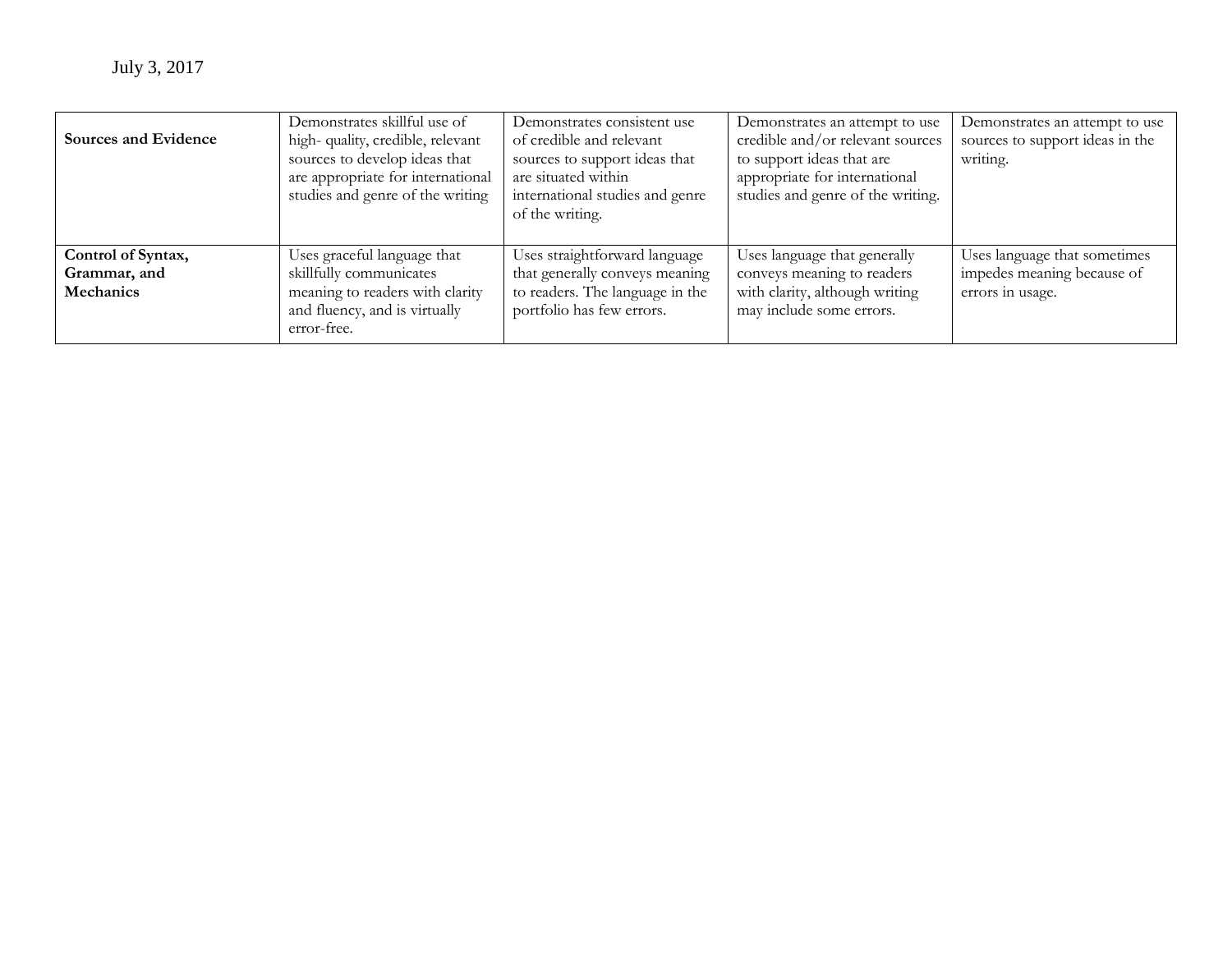Students who complete the program in political science will be able to: **Demonstrate oral communication abilities, particularly to convey complex ideas, recognize diverse viewpoints, and offer empirical evidence of an argument.** This PLO #5 aligns with core competency #2 (Oral communication).

| Criterion    | Capstone (4)                   | Milestones (3)              | Milestones (2)                 | Benchmark (1)                              |
|--------------|--------------------------------|-----------------------------|--------------------------------|--------------------------------------------|
| Organization | Organizational pattern         | Organizational pattern      | Organizational pattern         | Organizational pattern (specific           |
|              | (specific introduction and     | (specific introduction and  | (specific introduction and     | introduction and conclusion, sequenced     |
|              | conclusion, sequenced          | conclusion, sequenced       | conclusion, sequenced          | material within the body, and transitions) |
|              | material within the body, and  | material within the body,   | material within the body, and  | is not observable within the presentation. |
|              | transitions) is clearly and    | and transitions) is clearly | transitions) is intermittently |                                            |
|              | consistently observable and is | and consistently            | observable within the          |                                            |
|              | skillful and makes the         | observable within the       | presentation.                  |                                            |
|              | content of the presentation    | presentation.               |                                |                                            |
|              | cohesive.                      |                             |                                |                                            |
| Language     | Language choices are           | Language choices are        | Language choices are           | Language choices are unclear and           |
|              | imaginative, memorable, and    | thoughtful and generally    | mundane and commonplace        | minimally support the effectiveness of the |
|              | compelling, and enhance the    | support the effectiveness   | and partially support the      | presentation. Language in presentation is  |
|              | effectiveness of the           | of the presentation.        | effectiveness of the           | not appropriate to audience.               |
|              | presentation. Language in      | Language in presentation    | presentation. Language in      |                                            |
|              | presentation is appropriate to | is appropriate to audience. | presentation is appropriate to |                                            |
|              | audience.                      |                             | audience.                      |                                            |
| Delivery     | Delivery techniques (posture,  | Delivery techniques         | Delivery techniques (posture,  | Delivery techniques (posture, gesture, eye |
|              | gesture, eye contact, and      | (posture, gesture, eye      | gesture, eye contact, and      | contact, and vocal expressiveness) detract |
|              | vocal expressiveness) make     | contact, and vocal          | vocal expressiveness) make     | from the understandability of the          |
|              | the presentation compelling,   | expressiveness) make the    | the presentation               | presentation, and speaker appears          |
|              | and speaker appears polished   | presentation interesting,   | understandable, and speaker    | uncomfortable.                             |
|              | and confident.                 | and speaker appears         | appears tentative.             |                                            |
|              |                                | comfortable.                |                                |                                            |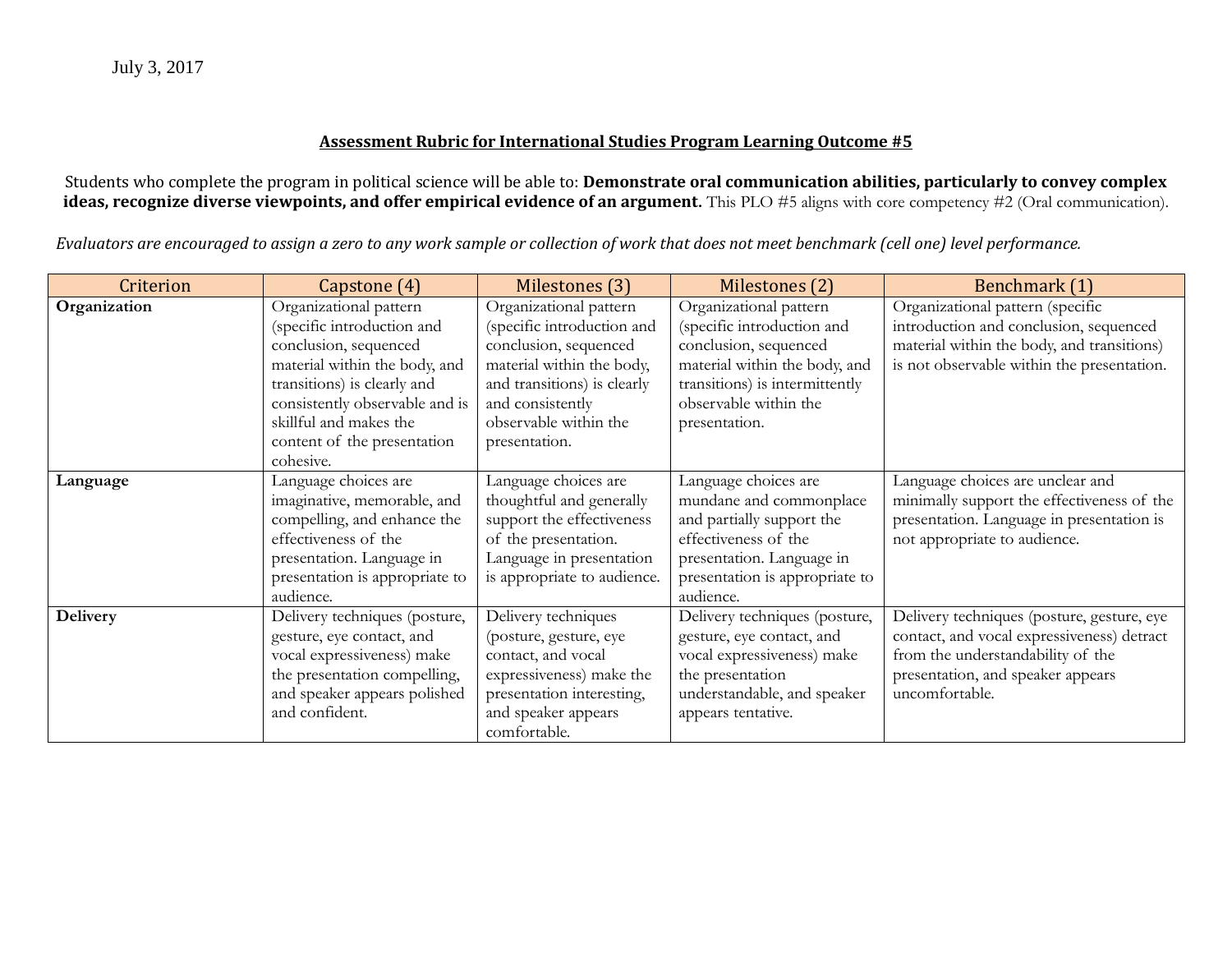| Complexity                | Argument is insightful and<br>deeply analytical; the<br>presentation is very clear in<br>conveying this complexity.                                                                                                                                                                                                                                                             | Argument is insightful<br>and analytical; the<br>presentation is clear in<br>conveying this complexity.                                                                                                                                                                                                                                               | Argument is insightful; the<br>presentation is generally clear<br>in conveying this complexity.                                                                                                                                                                                                                                                    | Argument is lacking in insight and<br>analysis.                                                                                                                                                                                                                                                                                                |
|---------------------------|---------------------------------------------------------------------------------------------------------------------------------------------------------------------------------------------------------------------------------------------------------------------------------------------------------------------------------------------------------------------------------|-------------------------------------------------------------------------------------------------------------------------------------------------------------------------------------------------------------------------------------------------------------------------------------------------------------------------------------------------------|----------------------------------------------------------------------------------------------------------------------------------------------------------------------------------------------------------------------------------------------------------------------------------------------------------------------------------------------------|------------------------------------------------------------------------------------------------------------------------------------------------------------------------------------------------------------------------------------------------------------------------------------------------------------------------------------------------|
| <b>Diverse Viewpoints</b> | Presenter effectively and<br>objectively analyzes at least<br>two competing points of<br>view on the subject matter.                                                                                                                                                                                                                                                            | Presenter effectively and<br>objectively offers at least<br>two competing points of<br>view on the subject<br>matter, with only some<br>analysis of the two<br>viewpoints offered.                                                                                                                                                                    | Presenter effectively and<br>objectively briefly offers at<br>least two competing points<br>of view on the subject<br>matter.                                                                                                                                                                                                                      | Presenter does not effectively or<br>objectively offer at least two competing<br>points of view on the subject matter.                                                                                                                                                                                                                         |
| <b>Empirical Evidence</b> | A variety of types of<br>supporting<br>materials/empirical evidence<br>(explanations, examples,<br>illustrations, statistics,<br>analogies, quotations from<br>relevant authorities) make<br>appropriate reference to<br>information or analysis that<br>significantly supports the<br>presentation or establishes<br>the presenter's<br>credibility/authority on the<br>topic. | Supporting<br>materials/empirical<br>evidence (explanations,<br>examples, illustrations,<br>statistics, analogies,<br>quotations from relevant<br>authorities) make<br>appropriate reference to<br>information or analysis<br>that generally supports the<br>presentation or establishes<br>the presenter's<br>credibility/authority on<br>the topic. | Supporting<br>materials/empirical evidence<br>(explanations, examples,<br>illustrations, statistics,<br>analogies, quotations from<br>relevant authorities) make<br>appropriate reference to<br>information or analysis that<br>partially supports the<br>presentation or establishes<br>the presenter's<br>credibility/authority on the<br>topic. | Insufficient supporting materials or<br>normative/biased evidence (explanations,<br>examples, illustrations, statistics, analogies,<br>quotations from relevant authorities) make<br>reference to information or analysis that<br>minimally supports the presentation or<br>establishes the presenter's<br>credibility/authority on the topic. |
| <b>Central Message</b>    | Central message is<br>compelling (precisely stated,<br>appropriately repeated,<br>memorable, and strongly<br>supported.)                                                                                                                                                                                                                                                        | Central message is clear<br>and consistent with the<br>supporting material.                                                                                                                                                                                                                                                                           | Central message is basically<br>understandable but is not<br>often repeated and is not<br>memorable.                                                                                                                                                                                                                                               | Central message can be deduced, but is<br>not explicitly stated in the presentation.                                                                                                                                                                                                                                                           |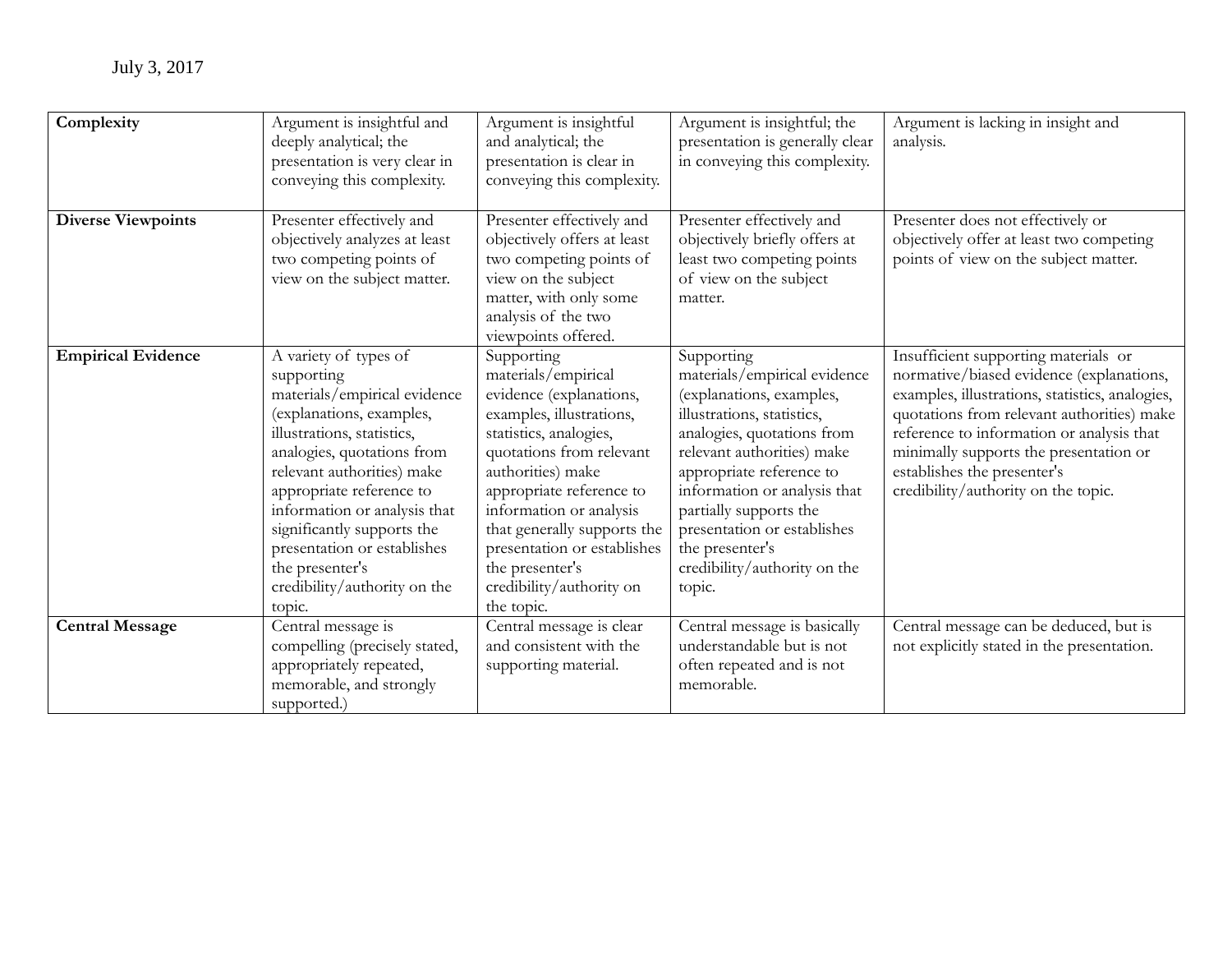Students who complete the program in political science will be able to: **Construct and evaluate analytical, comprehensive arguments.** This PLO #6 aligns with core competency #4 (Critical Thinking).

| Criterion                                                                                      | Capstone (4)                                                                                                                                                                                                                                                                                                   | Milestones (3)                                                                                                                                                                                                  | Milestones (2)                                                                                                                                                                                                                  | Benchmark (1)                                                                                                                                                             |
|------------------------------------------------------------------------------------------------|----------------------------------------------------------------------------------------------------------------------------------------------------------------------------------------------------------------------------------------------------------------------------------------------------------------|-----------------------------------------------------------------------------------------------------------------------------------------------------------------------------------------------------------------|---------------------------------------------------------------------------------------------------------------------------------------------------------------------------------------------------------------------------------|---------------------------------------------------------------------------------------------------------------------------------------------------------------------------|
| <b>Explanation of issues</b>                                                                   | Issue/problem to be considered<br>critically is stated clearly and<br>described comprehensively,<br>delivering all relevant information<br>necessary for full understanding.                                                                                                                                   | Issue/problem to be considered<br>critically is stated, described, and<br>clarified so that understanding is<br>not seriously impeded by<br>omissions.                                                          | Issue/problem to be considered<br>critically is stated but description<br>leaves some terms undefined,<br>ambiguities unexplored,<br>boundaries undetermined, and/or<br>backgrounds unknown.                                    | Issue/problem to be considered<br>critically is stated without<br>clarification or description.                                                                           |
| Evidence<br>Selecting and using<br>information to investigate a<br>point of view or conclusion | Information is taken from<br>source(s) with enough<br>interpretation/evaluation to<br>develop a comprehensive analysis<br>or synthesis.<br>Viewpoints of experts are<br>questioned thoroughly.                                                                                                                 | Information is taken from<br>source(s) with enough<br>interpretation/evaluation to<br>develop a coherent analysis or<br>synthesis.<br>Viewpoints of experts are subject<br>to questioning.                      | Information is taken from<br>source(s) with some<br>interpretation/evaluation, but not<br>enough to develop a coherent<br>analysis or synthesis.<br>Viewpoints of experts are taken as<br>mostly fact, with little questioning. | Information is taken from<br>source(s) without any<br>interpretation/evaluation.<br>Viewpoints of experts are taken as<br>fact, without question.                         |
| Influence of context<br>and assumptions                                                        | Thoroughly (systematically and<br>methodically) analyzes own and<br>others' assumptions and carefully<br>evaluates the relevance of contexts<br>when presenting a position.                                                                                                                                    | Identifies own and others'<br>assumptions and several relevant<br>contexts when presenting a<br>position.                                                                                                       | Questions some assumptions.<br>Identifies several relevant contexts<br>when presenting a position. May<br>be more aware of others'<br>assumptions than one's own (or<br>vice versa).                                            | Shows an emerging awareness of<br>present assumptions (sometimes<br>labels assertions as assumptions).<br>Begins to identify some contexts<br>when presenting a position. |
| Student's position<br>(perspective,<br>thesis/hypothesis)                                      | Specific position (perspective,<br>thesis/hypothesis) is imaginative,<br>taking into account the<br>complexities of an issue.<br>Limits of position (perspective,<br>thesis/hypothesis) are<br>acknowledged.<br>Others' points of view are<br>synthesized within position<br>(perspective, thesis/hypothesis). | Specific position (perspective,<br>thesis/hypothesis) takes into<br>account the complexities of an<br>issue.<br>Others' points of view are<br>acknowledged within position<br>(perspective, thesis/hypothesis). | Specific position (perspective,<br>thesis/hypothesis) acknowledges<br>different sides of an issue.                                                                                                                              | Specific position (perspective,<br>thesis/hypothesis) is stated, but is<br>simplistic and obvious.                                                                        |
| Conclusions and related<br>outcomes (implications                                              | Conclusions and related outcomes<br>(consequences and implications)                                                                                                                                                                                                                                            | Conclusion is logically tied to a<br>range of information, including                                                                                                                                            | Conclusion is logically tied to<br>information (because information                                                                                                                                                             | Conclusion is inconsistently tied to<br>some of the information                                                                                                           |